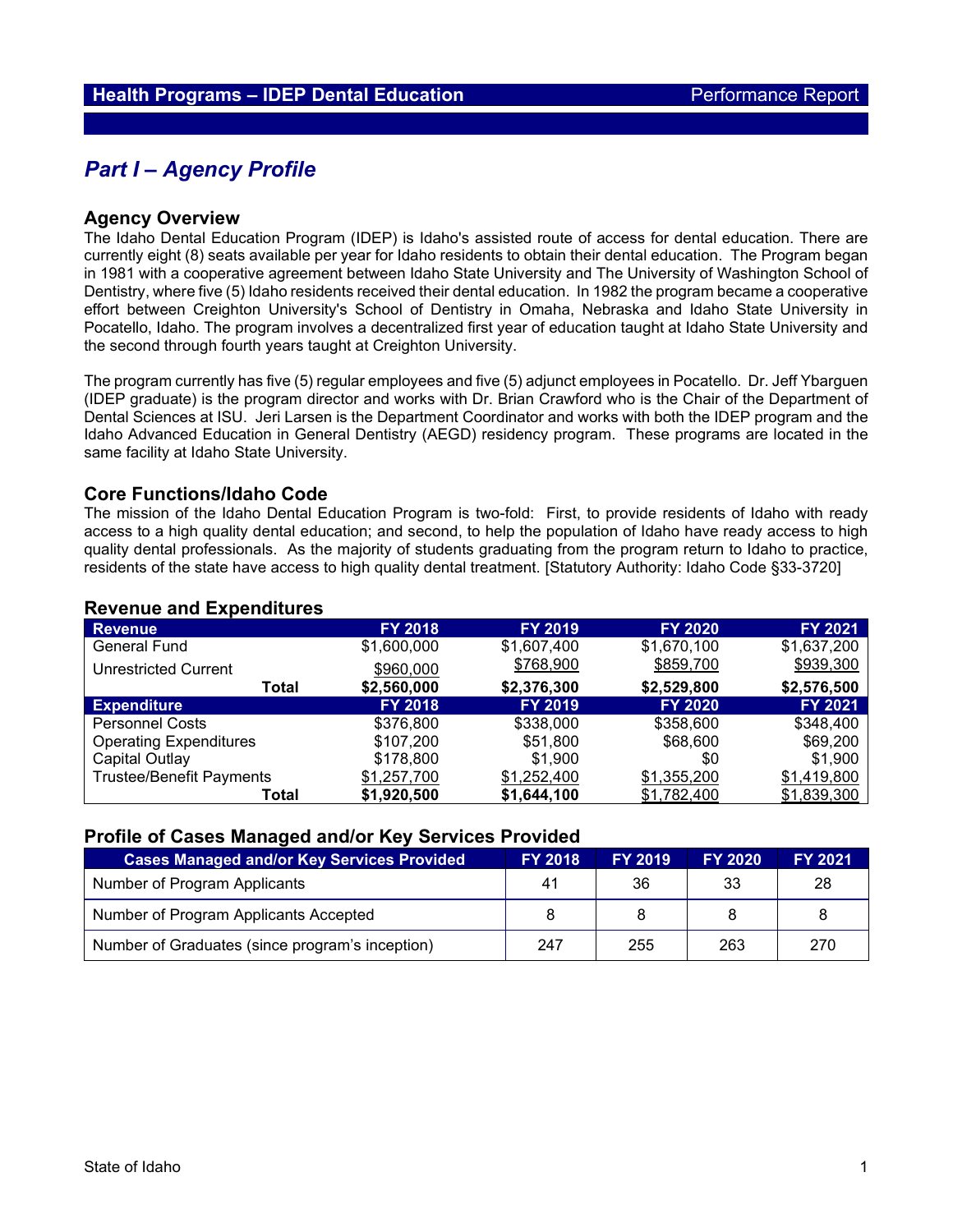## **FY 2021 Performance Highlights**

Eight previous IDEP graduates that completed residency programs or initially began working outside Idaho returned to Idaho to practice during the reporting period.

# *Part II – Performance Measures*

|                                                                                                                         | <b>Performance Measure</b>                                                                                             |        | <b>FY 2018</b>                                                  | <b>FY 2019</b>                                                | <b>FY 2020</b>                                                | <b>FY 2021</b>                                                             | <b>FY 2022</b>                                                                |  |  |  |  |
|-------------------------------------------------------------------------------------------------------------------------|------------------------------------------------------------------------------------------------------------------------|--------|-----------------------------------------------------------------|---------------------------------------------------------------|---------------------------------------------------------------|----------------------------------------------------------------------------|-------------------------------------------------------------------------------|--|--|--|--|
| Goal 1                                                                                                                  |                                                                                                                        |        |                                                                 |                                                               |                                                               |                                                                            |                                                                               |  |  |  |  |
|                                                                                                                         | Provide access to a quality dental education for qualified Idaho Residents                                             |        |                                                                 |                                                               |                                                               |                                                                            |                                                                               |  |  |  |  |
| 1.                                                                                                                      | Dental education opportunities                                                                                         | actual | 8                                                               | 8                                                             | 8                                                             | 8                                                                          |                                                                               |  |  |  |  |
|                                                                                                                         | for Idaho residents<br>comparable to other states:<br>Contract for at least 8<br>Idaho residents per year              | target | 8                                                               | 8                                                             | $>_8$                                                         | $>_8$                                                                      | 10                                                                            |  |  |  |  |
| 2.                                                                                                                      | First Time Pass Rate of<br><b>National Dental Boards Part I</b>                                                        | actual | 100%                                                            | 100%                                                          | 87.5%                                                         | 100%                                                                       |                                                                               |  |  |  |  |
|                                                                                                                         |                                                                                                                        | target | >90%                                                            | >90%                                                          | >85%                                                          | >85%                                                                       | >85%                                                                          |  |  |  |  |
| 3 <sub>1</sub>                                                                                                          | First Time Pass Rate of<br>National Dental Boards Part II                                                              | actual | 100%                                                            | 100%                                                          | 100%                                                          | 100%                                                                       |                                                                               |  |  |  |  |
|                                                                                                                         |                                                                                                                        | target | >90%                                                            | >90%                                                          | >85%                                                          | >85%                                                                       | >85%                                                                          |  |  |  |  |
| 4.                                                                                                                      | 1 <sup>st</sup> time pass rate on Clinical                                                                             | actual | 100%                                                            | 100%                                                          | 100%                                                          | 100%                                                                       |                                                                               |  |  |  |  |
|                                                                                                                         | <b>Board Examination necessary</b><br>to obtain dental license<br>(Western Regional or Central<br>Regional)*           | target | >90%                                                            | $>90\%$                                                       | >85%                                                          | >85%                                                                       | >85%                                                                          |  |  |  |  |
| 5.                                                                                                                      | Provide additional                                                                                                     | actual | 8                                                               | 8                                                             | 8                                                             | 8                                                                          |                                                                               |  |  |  |  |
|                                                                                                                         | opportunities for Idaho<br>residents to obtain a quality<br>dental education**<br>Number of students in the<br>program | target | Increase<br>number of<br>students per<br>year from 8 to<br>10   | Increase<br>number of<br>students per<br>year from 8 to<br>10 | Increase<br>number of<br>students per<br>year from 8 to<br>10 | Increase the<br>number of<br>students in the<br>program per<br>year to 10. | Increase<br>the number<br>of students<br>in the<br>program per<br>year to 10. |  |  |  |  |
|                                                                                                                         |                                                                                                                        |        | Goal 2                                                          |                                                               |                                                               |                                                                            |                                                                               |  |  |  |  |
|                                                                                                                         |                                                                                                                        |        | Maintain some control over the rising costs of dental education |                                                               |                                                               |                                                                            |                                                                               |  |  |  |  |
| 6.                                                                                                                      | Provide the State of Idaho with                                                                                        | actual | 43%                                                             | 35%                                                           | 40%                                                           | 40%                                                                        |                                                                               |  |  |  |  |
|                                                                                                                         | a competitive value in<br>educating Idaho Dentists***<br>Cost per student compared<br>to national average              | target | <50% national<br>average                                        | <50% national<br>average                                      | <50% national<br>average                                      | <50% national<br>average                                                   | < 50%<br>national<br>average                                                  |  |  |  |  |
|                                                                                                                         | Goal 3                                                                                                                 |        |                                                                 |                                                               |                                                               |                                                                            |                                                                               |  |  |  |  |
| Serve as a mechanism for responding to the present and/or the anticipated distribution of dental personnel in<br>Idaho. |                                                                                                                        |        |                                                                 |                                                               |                                                               |                                                                            |                                                                               |  |  |  |  |
| 7 <sub>1</sub><br><b>Return Rate - Graduates</b><br>returning to Idaho****                                              |                                                                                                                        | actual | 67%                                                             | 100%                                                          | 25%                                                           | 20%                                                                        |                                                                               |  |  |  |  |
|                                                                                                                         | target                                                                                                                 | >50%   | $>50\%$                                                         | $>50\%$                                                       | >50%                                                          | $>50\%$                                                                    |                                                                               |  |  |  |  |

# **Performance Measure Explanatory Notes**

- **\*** Historically we have always seen a 100% pass rate.
- **\*\*** Our goal has been to expand the program to facilitate ten students per year. We currently have eight students per year in the program.